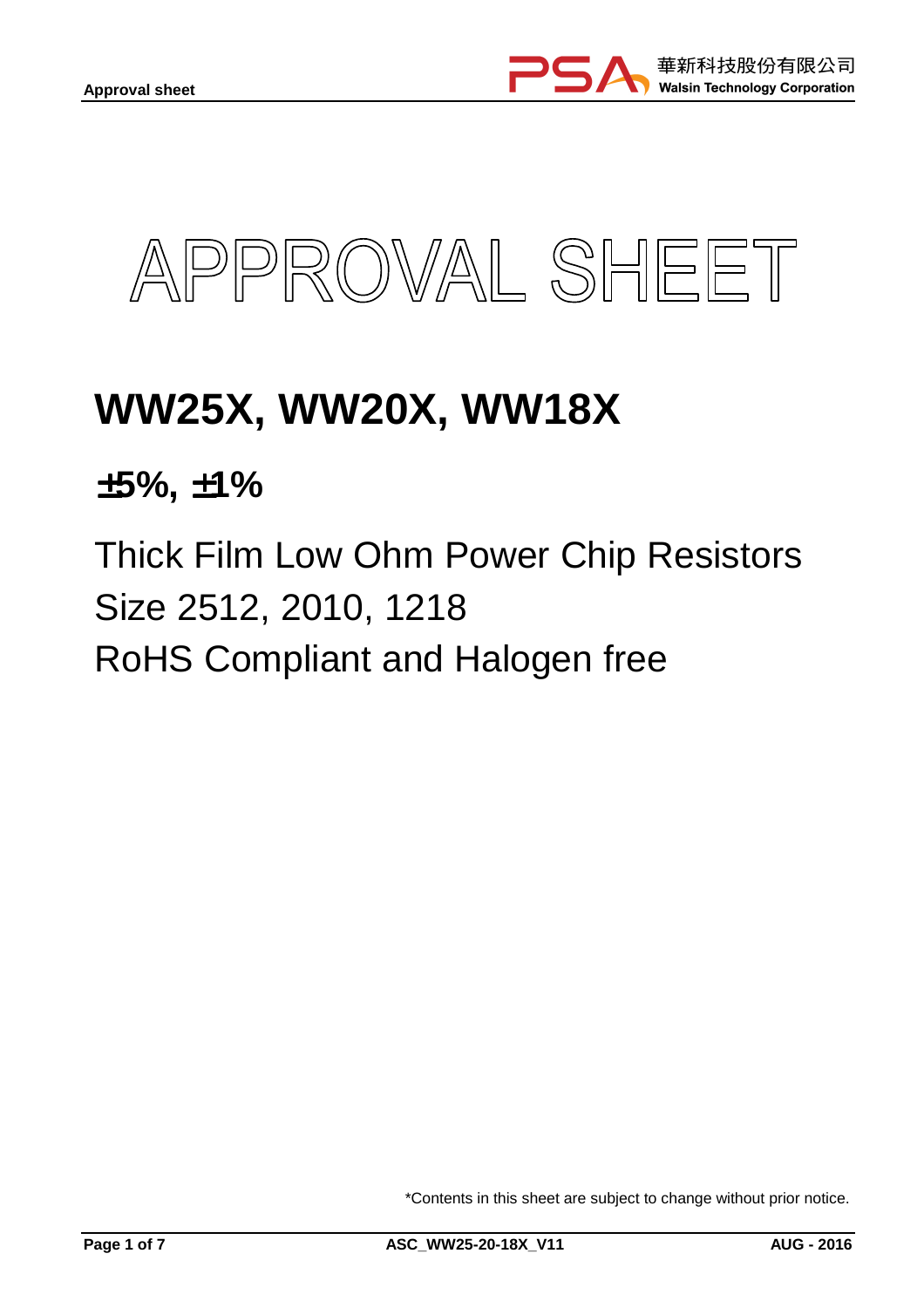

## **FEATURE**

- 1. High power rating and compact size
- 2. High reliability and stability
- 3. Reduced size of final equipment
- 4. RoHS compliant and Lead free products

## **APPLICATION**

- Power supply
- PDA
- Digital meter
- **Computer**
- **Automotives**
- **Battery charger**
- DC-DC power converter

## **DESCRIPTION**

The resistors are constructed in a high grade ceramic body (aluminum oxide). Internal metal electrodes are added at each end and connected by a resistive paste that is applied to the top surface of the substrate. The composition of the paste is adjusted to give the approximate resistance required and the value is trimmed to nominated value within tolerance which controlled by laser trimming of this resistive layer.

The resistive layer is covered with a protective coat. Finally, the two external end terminations are added. For ease of soldering the outer layer of these end terminations is a Lead-tin alloy.



Fig 2. Construction of a 1218 Chip-R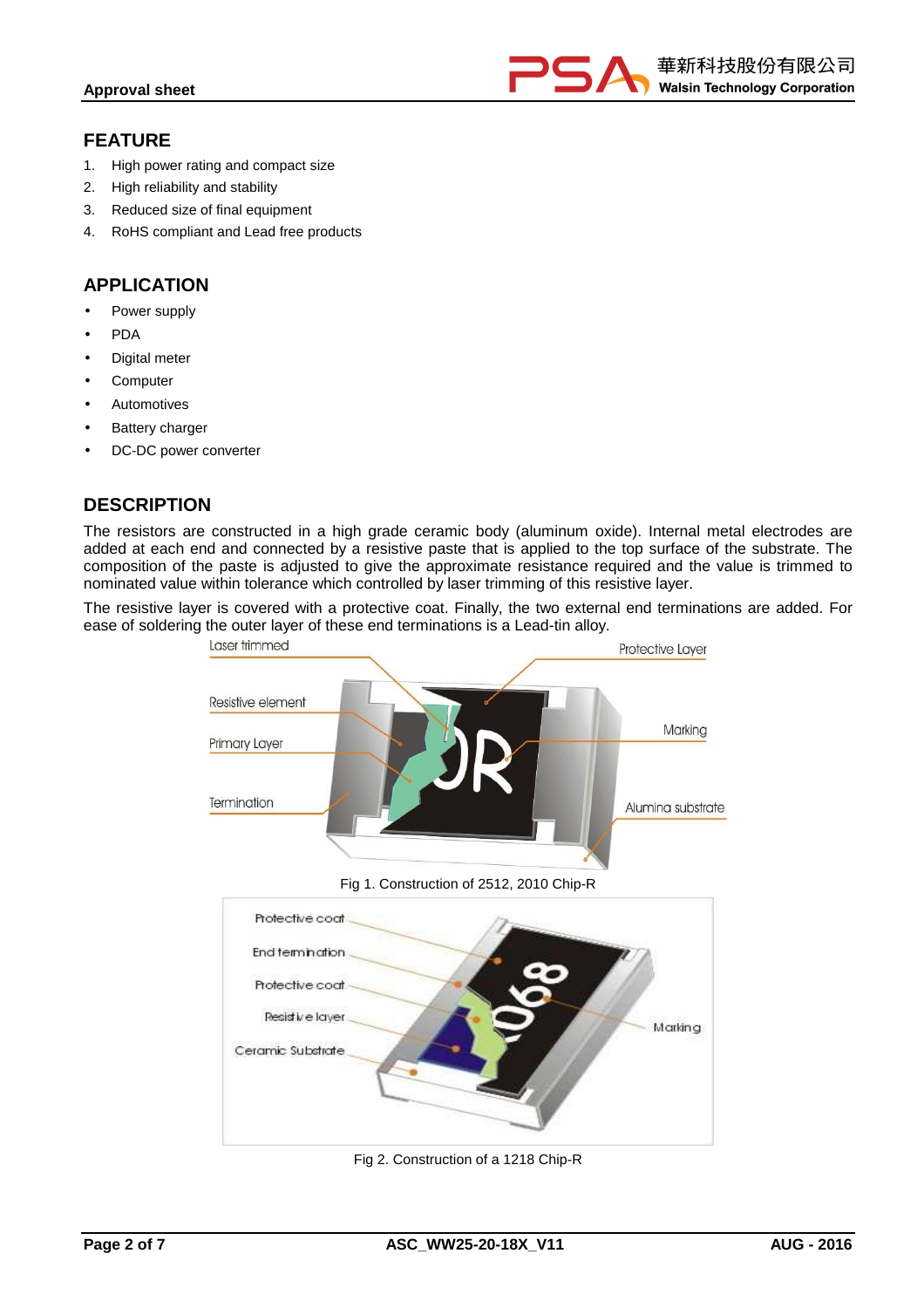# **QUICK REFERENCE DATA**

| <b>Item</b>                                | <b>General Specification</b>                                  |                    |                              |                               |                              |                               |
|--------------------------------------------|---------------------------------------------------------------|--------------------|------------------------------|-------------------------------|------------------------------|-------------------------------|
| Series No.                                 | <b>WW25X</b>                                                  |                    | <b>WW20X</b>                 |                               | <b>WW18X</b>                 |                               |
| Size code                                  | 2512 (6432)                                                   |                    | 2010(5025)                   |                               | 1218(3248)                   |                               |
| Resistance Tolerance                       | ±1%<br>$±5\%$ (E24)                                           |                    | $±5\%$ (E24)                 | ±1%                           | $±5\%$ (E24)                 | ±1%                           |
| Resistance Range                           | $0.01\Omega \sim 0.91\Omega$<br>$0.01\Omega \sim 0.976\Omega$ |                    | $0.01\Omega \sim 0.91\Omega$ | $0.01\Omega \sim 0.976\Omega$ | $0.02\Omega \sim 0.91\Omega$ | $0.02\Omega \sim 0.976\Omega$ |
| TCR ( $ppm$ <sup>o</sup> C)                |                                                               |                    |                              |                               |                              |                               |
| $0.01\Omega \leq Rn < 0.05\Omega$          |                                                               | $≤$ 2100 ppm/ $°C$ |                              | ≤ 1500 ppm/ $\degree$ C       |                              |                               |
| $0.05\Omega \le Rn < 0.10\Omega$           | ≤ 1000 ppm/ $\degree$ C                                       |                    |                              | ≤ 1000 ppm/ $\degree$ C       |                              |                               |
| $0.10\Omega \leq Rn < 0.50\Omega$          | $\leq 500$ ppm/ $\degree$ C                                   |                    |                              | $\leq 500$ ppm/ $\degree$ C   |                              |                               |
| $0.50\Omega \leq Rn < 1\Omega$             | $\leq$ 400 ppm/ $\degree$ C                                   |                    |                              | $\leq$ 300 ppm/ $\degree$ C   |                              |                               |
| Max. dissipation at<br>$T_{\rm amb}$ =70°C | 1 W                                                           |                    | 0.5W                         |                               | 1 W                          |                               |
| Climatic category<br>(IEC 60068)           | 55/155/56                                                     |                    | 55/155/56                    |                               | 55/155/56                    |                               |

Note :

- 1. This is the maximum voltage that may be continuously supplied to the resistor element, see "IEC publication 60115-8"
- 2. Max. Operation Voltage : So called RCWV (Rated Continuous Working Voltage) is determined by

 $RCWV = \sqrt{RatedPower \times Resistance Value}$  or Max. RCWV listed above, whichever is lower.

3. Runner items are included in product range defined as 0.025, 0.04, 0.05, 0.06, 0.07, 0.08, 0.09ohm

## **MECHANICAL DATA(unit : mm)**



| Symbol \ size | 2512            | 2010            | 1218            |
|---------------|-----------------|-----------------|-----------------|
|               | $6.40 \pm 0.20$ | $5.00 \pm 0.20$ | $3.05 \pm 0.15$ |
| W             | $3.20 \pm 0.20$ | $2.50 \pm 0.20$ | $4.60 \pm 0.20$ |
|               | $0.60 + 0.10$   | $0.55 \pm 0.10$ | $0.55 \pm 0.10$ |
| <b>Tt</b>     | $0.65 \pm 0.25$ | $0.65 \pm 0.25$ | $0.45 \pm 0.25$ |
| Th            | $0.90 + 0.25$   | $0.60 + 0.25$   | $0.50 + 0.25$   |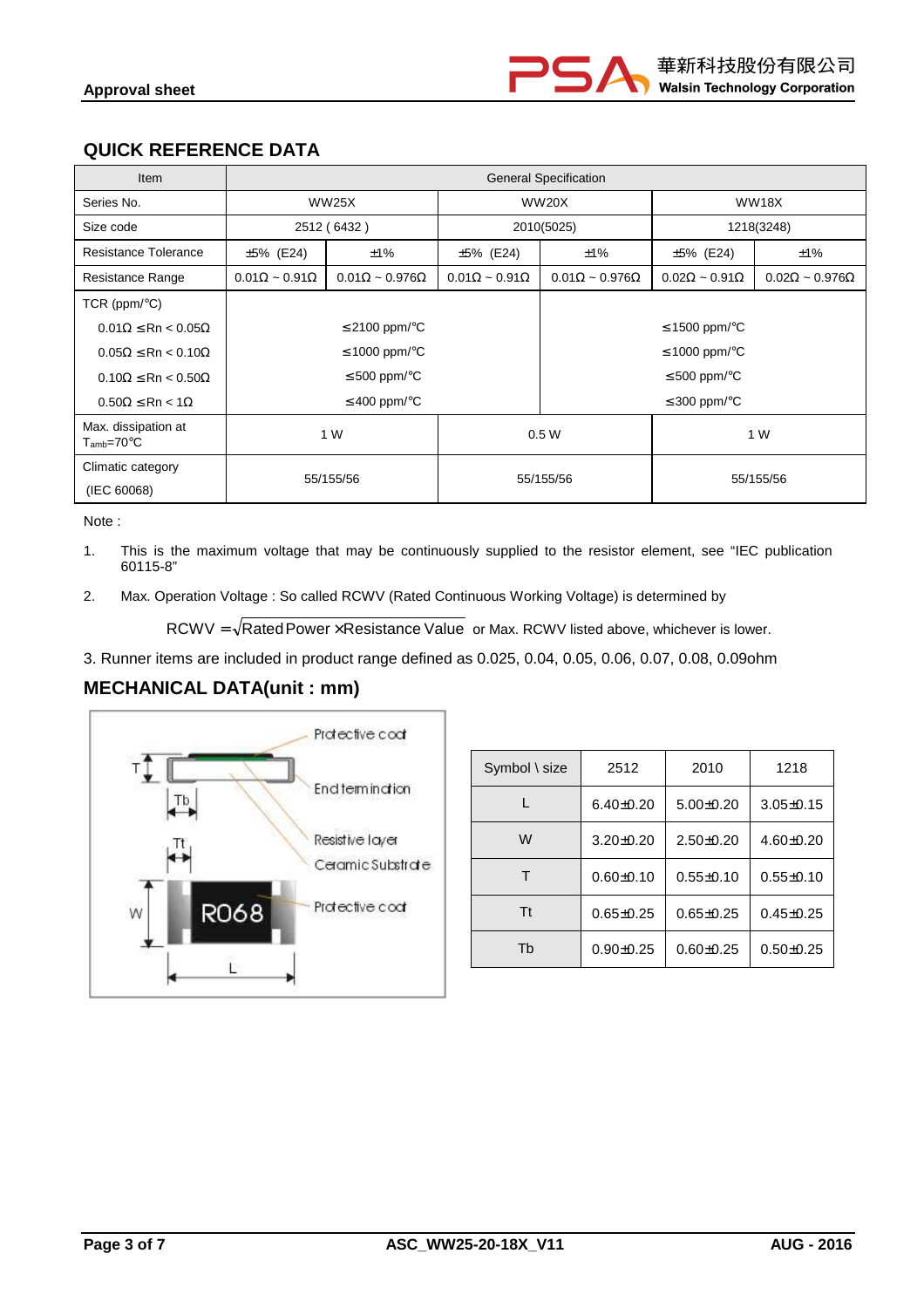

#### **MARKING**

Each resistor is marked with a four-digit code on the protective coating to designate the nominal resistance value.

Example:

 $R010 = 0.01\Omega$  $R510 = 0.51\Omega$ 

## **FUNCTIONAL DESCRIPTION**

#### **Product characterization**

Standard values of nominal resistance are taken from the E96 & E24 series for resistors with a tolerance of ±5% & ±1%. The values of the E24/E96 series are in accordance with "IEC publication 60063".

#### **Derating curve**

The power that the resistor can dissipate depends on the operating temperature; see Fig.3



Fig 3. Max. dissipation in percentage of rated power as a function of the ambient temperature

#### **MOUNTING**

Due to their rectangular shapes and small tolerances, Surface Mountable Resistors are suitable for handling by automatic placement systems.

Chip placement can be on ceramic substrates and printed-circuit boards (PCBs).

Electrical connection to the circuit is by individual soldering condition.

The end terminations guarantee a reliable contact.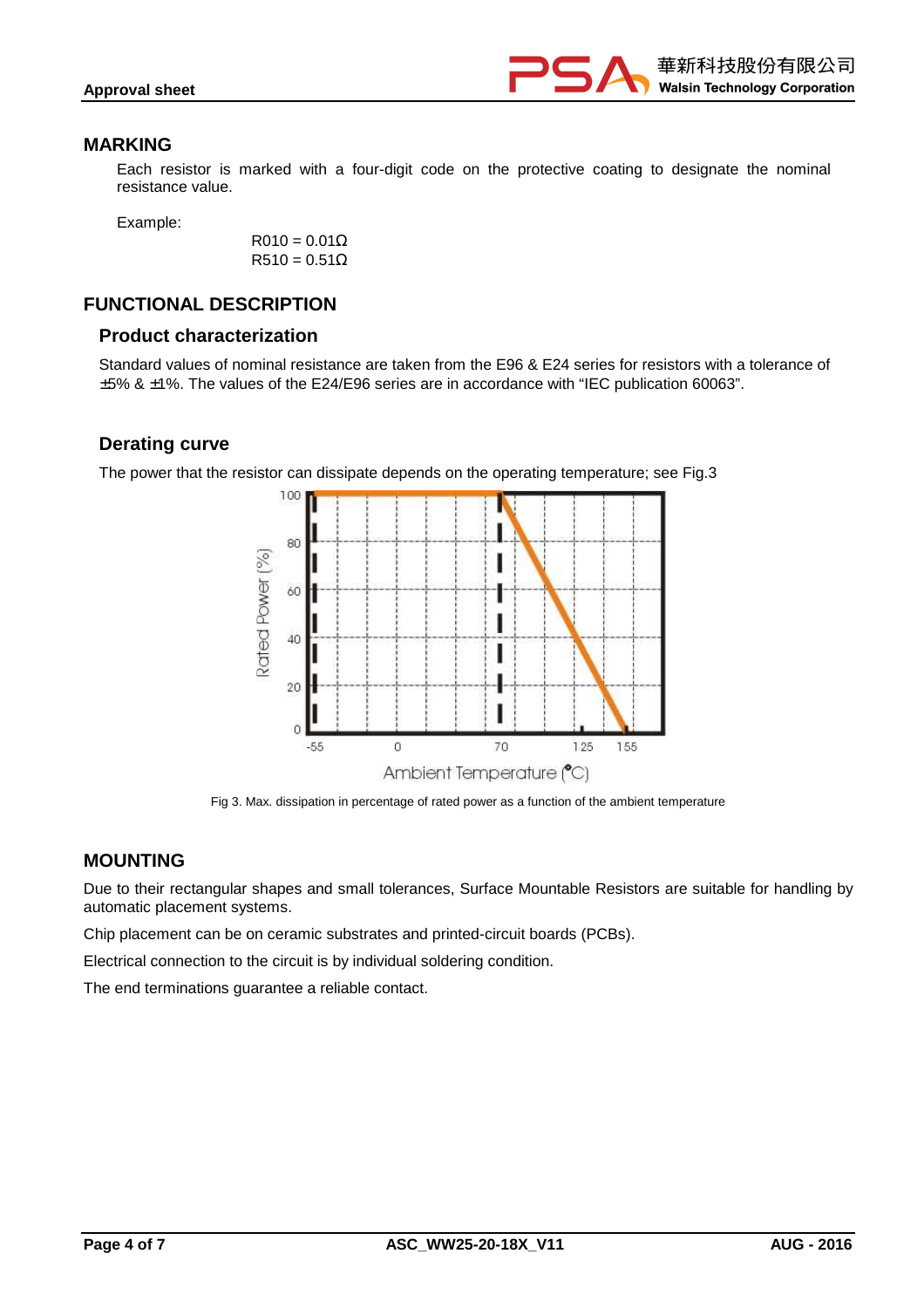

## **SOLDERING CONDITION**

The robust construction of chip resistors allows them to be completely immersed in a solder bath of 260°C for 10 seconds. Therefore, it is possible to mount Surface Mount Resistors on one side of a PCB and other discrete components on the reverse (mixed PCBs).

Surface Mount Resistors are tested for solderability at 235°C during 2 seconds. The test condition for no leaching is 260°C for 30 seconds. Typical examples of soldering processes that provide reliable joints without any damage are given in Fig 4.



**Fig 4. Infrared soldering profile for Chip Resistors** 

# **CATALOGUE NUMBERS**

The resistors have a catalogue number starting with .

| <b>WW25</b>                | X          | <b>R020</b>                                                                                                                   | J                                |                |                           |
|----------------------------|------------|-------------------------------------------------------------------------------------------------------------------------------|----------------------------------|----------------|---------------------------|
| Size code                  | Type code  | <b>Resistance code</b>                                                                                                        | <b>Tolerance</b>                 | Packaging code | <b>Termination code</b>   |
| WW25 : 2512                | X : Normal | $E96 + E24$ :                                                                                                                 | $J : ±5\%$                       | T: 7" Reeled   | $L =$ Sn base (lead free) |
| WW20 : 2010<br>WW18 : 1218 |            | R is first digit followed by 3<br>significant digits.<br>$0.020\Omega$ = R020<br>$0.510\Omega = R510$<br>$0.025\Omega$ = R025 | $F : \pm 1\%$<br>$D : \pm 0.5\%$ | $Q:10"$ Reeled |                           |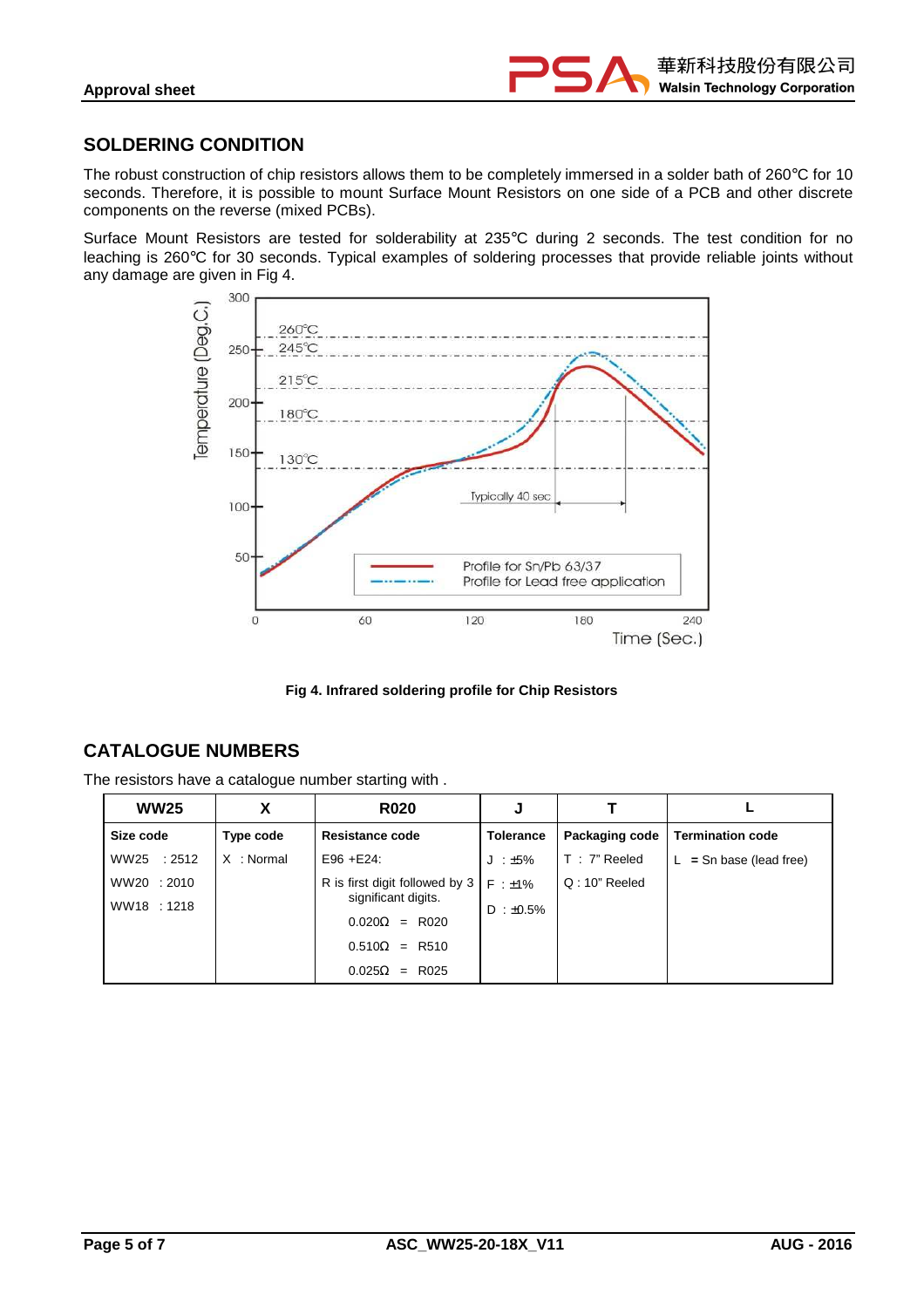## **TEST AND REQUIREMENTS(JIS C 5201-1 : 1998)**

Essentially all tests are carried out according to the schedule of IEC publication 115-8, category **LCT**/**UCT/56**(rated temperature range : **L**ower **C**ategory **T**emperature, **U**pper **C**ategory **T**emperature; damp heat, long term, 56 days). The testing also meets the requirements specified by EIA, EIAJ and JIS.

The tests are carried out in accordance with IEC publication 68, "Recommended basic climatic and mechanical robustness testing procedure for electronic components" and under standard atmospheric conditions according to IEC 60068-1, subclause 5.3. Unless otherwise specified, the following value supplied :

Temperature: 15°C to 35°C.

Relative humidity: 45% to 75%.

Air pressure: 86kPa to 106 kPa (860 mbar to 1060 mbar).

All soldering tests are performed with midly activated flux.

| <b>TEST</b>                                                      | <b>PROCEDURE</b>                                                                                                                                                                                                                                            | <b>REQUIREMENT</b>                                                |  |
|------------------------------------------------------------------|-------------------------------------------------------------------------------------------------------------------------------------------------------------------------------------------------------------------------------------------------------------|-------------------------------------------------------------------|--|
| Temperature<br>Coefficient of<br>Resistance(T.C.R)<br>Clause 4.8 | Natural resistance change per change in degree centigrade.<br>$\frac{R_2 - R_1}{R_1(t_2 - t_1)}$ × 10 <sup>6</sup> (ppm/°C) t <sub>1</sub> : 20°C+5°C-1°C<br>R <sub>1</sub> : Resistance at reference temperature<br>$R_2$ : Resistance at test temperature | Refer to<br>"QUICK REFERENCE DATA"                                |  |
| Short time overload<br>(S.T.O.L)<br><b>Clause 4.13</b>           | Permanent resistance change after a 5second application of a<br>voltage 2.5 times RCWV or the maximum overload voltage<br>specified in the above list, whichever is less.                                                                                   | $\Delta$ R/R max. ±(2%+0.005 $\Omega$ )                           |  |
| Resistance to soldering<br>heat(R.S.H)<br>Clause 4.18            | Un-mounted chips completely immersed for $10±1$ second in a<br>SAC solder bath at 260℃±5°C                                                                                                                                                                  | no visible damage<br>$\Delta$ R/R max. $\pm$ (1%+0.005 $\Omega$ ) |  |
| Solderability<br>Clause 4.17                                     | Un-mounted chips completely immersed for 2±0.5 second in a<br>SAC solder bath at 235°C ±5°C                                                                                                                                                                 | good tinning (>95% covered)<br>no visible damage                  |  |
| Temperature cycling<br>Clause 4.19                               | 30 minutes at -55°C±3°C, 2~3 minutes at 20°C+5°C-1°C, 30<br>minutes at +155°C±3°C, 2~3 minutes at 20°C+5°C-1°C, total 5<br>continuous cycles                                                                                                                | no visible damage<br>$\Delta$ R/R max. ±(1%+0.005 $\Omega$ )      |  |
| Load life (endurance)<br>Clause 4.25                             | 1000 +48/-0 hours, loaded with RCWV or Vmax in chamber<br>controller 70±2°C, 1.5 hours on and 0.5 hours off                                                                                                                                                 | $\Delta$ R/R max. $\pm$ (3%+0.005 $\Omega$ )                      |  |
| Load life in Humidity<br>Clause 4.24                             | 1000 +48/-0 hours, loaded with RCWV or Vmax in humidity<br>chamber controller at 40°C±2°C and 90~95% relative<br>humidity, 1.5hours on and 0.5 hours off                                                                                                    | $\Delta$ R/R max. $\pm$ (3%+0.005 $\Omega$ )                      |  |
| Bending strength<br>Clause 4.33                                  | Resistors mounted on a 90mm glass epoxy resin PCB(FR4);<br>bending: 2 mm, once for 10 seconds                                                                                                                                                               | $\Delta$ R/R max. ±(1%+0.005 $\Omega$ )                           |  |
| Adhesion<br>Clause 4.32                                          | Pressurizing force: 5N, Test time: 10±1sec.                                                                                                                                                                                                                 | No remarkable damage<br>or<br>removal of the terminations         |  |
| <b>Insulation Resistance</b><br>Clause 4.6                       | Apply the maximum overload voltage (DC) for 1 minute                                                                                                                                                                                                        | $R \geq 10G \Omega$                                               |  |
| Dielectric Withstand<br>Voltage<br>Clause 4.7                    | Apply the maximum overload voltage (AC) for 1 minute                                                                                                                                                                                                        | No breakdown or flashover                                         |  |